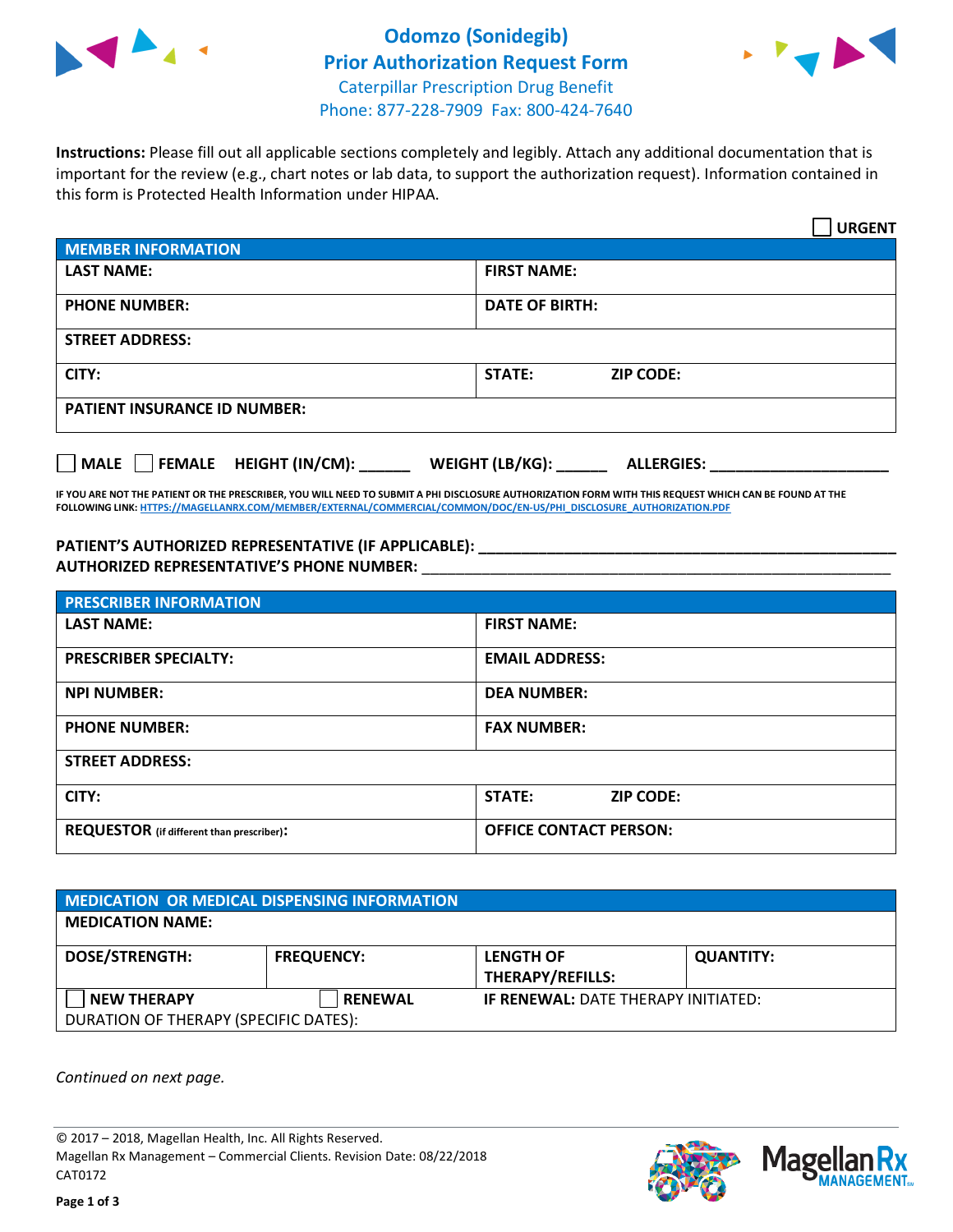



| <b>MEMBER'S LAST NAME:</b> NAME                                                                                                                                                                                                    | <b>MEMBER'S FIRST NAME:</b>                                                                                                                         |                                           |  |  |  |
|------------------------------------------------------------------------------------------------------------------------------------------------------------------------------------------------------------------------------------|-----------------------------------------------------------------------------------------------------------------------------------------------------|-------------------------------------------|--|--|--|
|                                                                                                                                                                                                                                    | 1. HAS THE PATIENT TRIED ANY OTHER MEDICATIONS FOR THIS CONDITION?                                                                                  | YES (if yes, complete below)<br><b>NO</b> |  |  |  |
| <b>MEDICATION/THERAPY (SPECIFY</b>                                                                                                                                                                                                 | <b>DURATION OF THERAPY (SPECIFY</b>                                                                                                                 | <b>RESPONSE/REASON FOR</b>                |  |  |  |
| DRUG NAME AND DOSAGE):                                                                                                                                                                                                             | DATES):                                                                                                                                             | <b>FAILURE/ALLERGY:</b>                   |  |  |  |
|                                                                                                                                                                                                                                    |                                                                                                                                                     |                                           |  |  |  |
|                                                                                                                                                                                                                                    |                                                                                                                                                     |                                           |  |  |  |
| <b>2. LIST DIAGNOSES:</b>                                                                                                                                                                                                          |                                                                                                                                                     | ICD-10:                                   |  |  |  |
| □ Locally advanced basal cell carcinoma                                                                                                                                                                                            |                                                                                                                                                     |                                           |  |  |  |
| □ Other diagnosis:<br>$ICD-10$                                                                                                                                                                                                     |                                                                                                                                                     |                                           |  |  |  |
|                                                                                                                                                                                                                                    | 3. REQUIRED CLINICAL INFORMATION: PLEASE PROVIDE ALL RELEVANT CLINICAL INFORMATION TO SUPPORT A                                                     |                                           |  |  |  |
| PRIOR AUTHORIZATION.                                                                                                                                                                                                               |                                                                                                                                                     |                                           |  |  |  |
| <b>Clinical Information:</b>                                                                                                                                                                                                       |                                                                                                                                                     |                                           |  |  |  |
|                                                                                                                                                                                                                                    | Has the basal cell carcinoma recurred following surgery or radiation? $\Box$ Yes $\Box$ No                                                          |                                           |  |  |  |
|                                                                                                                                                                                                                                    |                                                                                                                                                     |                                           |  |  |  |
| Is the patient a candidate for surgery or radiation therapy?* $\Box$ Yes $\Box$ No                                                                                                                                                 | *If "no" to the above question, please provide documentation explaining the contraindication.                                                       |                                           |  |  |  |
|                                                                                                                                                                                                                                    |                                                                                                                                                     |                                           |  |  |  |
|                                                                                                                                                                                                                                    | Has the patient been previously treated with Erivedge (vismodegib)? $\Box$ Yes $\Box$ No                                                            |                                           |  |  |  |
|                                                                                                                                                                                                                                    |                                                                                                                                                     |                                           |  |  |  |
|                                                                                                                                                                                                                                    | Did patient discontinue Erivedge (vismodegib) due to an intolerance to adverse effects?* $\Box$ Yes $\Box$ No                                       |                                           |  |  |  |
| *Please provide documentation.                                                                                                                                                                                                     |                                                                                                                                                     |                                           |  |  |  |
|                                                                                                                                                                                                                                    |                                                                                                                                                     |                                           |  |  |  |
|                                                                                                                                                                                                                                    | Did patient discontinue Erivedge (vismodegib) due to an insufficient tumor response? $\square$ Yes $\square$ No                                     |                                           |  |  |  |
| <b>Reauthorization:</b>                                                                                                                                                                                                            |                                                                                                                                                     |                                           |  |  |  |
| If this is a reauthorization request, answer the following question:                                                                                                                                                               |                                                                                                                                                     |                                           |  |  |  |
|                                                                                                                                                                                                                                    | Has the patient had a reduction in tumor diameter by at least 30 percent since starting Odomzo (sonidegib)?* $\Box$ Yes                             |                                           |  |  |  |
| $\Box$ No                                                                                                                                                                                                                          |                                                                                                                                                     |                                           |  |  |  |
| *Please provide documentation verifying tumor size reduction                                                                                                                                                                       |                                                                                                                                                     |                                           |  |  |  |
|                                                                                                                                                                                                                                    |                                                                                                                                                     |                                           |  |  |  |
| Are there any other comments, diagnoses, symptoms, medications tried or failed, and/or any other information the                                                                                                                   |                                                                                                                                                     |                                           |  |  |  |
| physician feels is important to this review?                                                                                                                                                                                       |                                                                                                                                                     |                                           |  |  |  |
|                                                                                                                                                                                                                                    |                                                                                                                                                     |                                           |  |  |  |
|                                                                                                                                                                                                                                    |                                                                                                                                                     |                                           |  |  |  |
|                                                                                                                                                                                                                                    |                                                                                                                                                     |                                           |  |  |  |
| Please note: Not all drugs/diagnosis are covered on all plans. This request may be denied unless all required                                                                                                                      |                                                                                                                                                     |                                           |  |  |  |
| information is received.                                                                                                                                                                                                           |                                                                                                                                                     |                                           |  |  |  |
| ATTESTATION: I attest the information provided is true and accurate to the best of my knowledge. I understand that<br>the Health Plan, insurer, Medical Group or its designees may perform a routine audit and request the medical |                                                                                                                                                     |                                           |  |  |  |
| information necessary to verify the accuracy of the information reported on this form.                                                                                                                                             |                                                                                                                                                     |                                           |  |  |  |
|                                                                                                                                                                                                                                    |                                                                                                                                                     |                                           |  |  |  |
| Prescriber Signature or Electronic I.D. Verification:                                                                                                                                                                              |                                                                                                                                                     | Date:                                     |  |  |  |
| CONFIDENTIALITY NOTICE: The documents accompanying this transmission contain confidential health information that is legally privileged. If                                                                                        |                                                                                                                                                     |                                           |  |  |  |
|                                                                                                                                                                                                                                    | you are not the intended recipient, you are hereby notified that any disclosure, copying, distribution, or action taken in reliance on the contents |                                           |  |  |  |

© 2017 – 2018, Magellan Health, Inc. All Rights Reserved. Magellan Rx Management – Commercial Clients. Revision Date: 08/22/2018 CAT0172



**Mage** 

**Ilan Rx<br>ANAGEMENT**